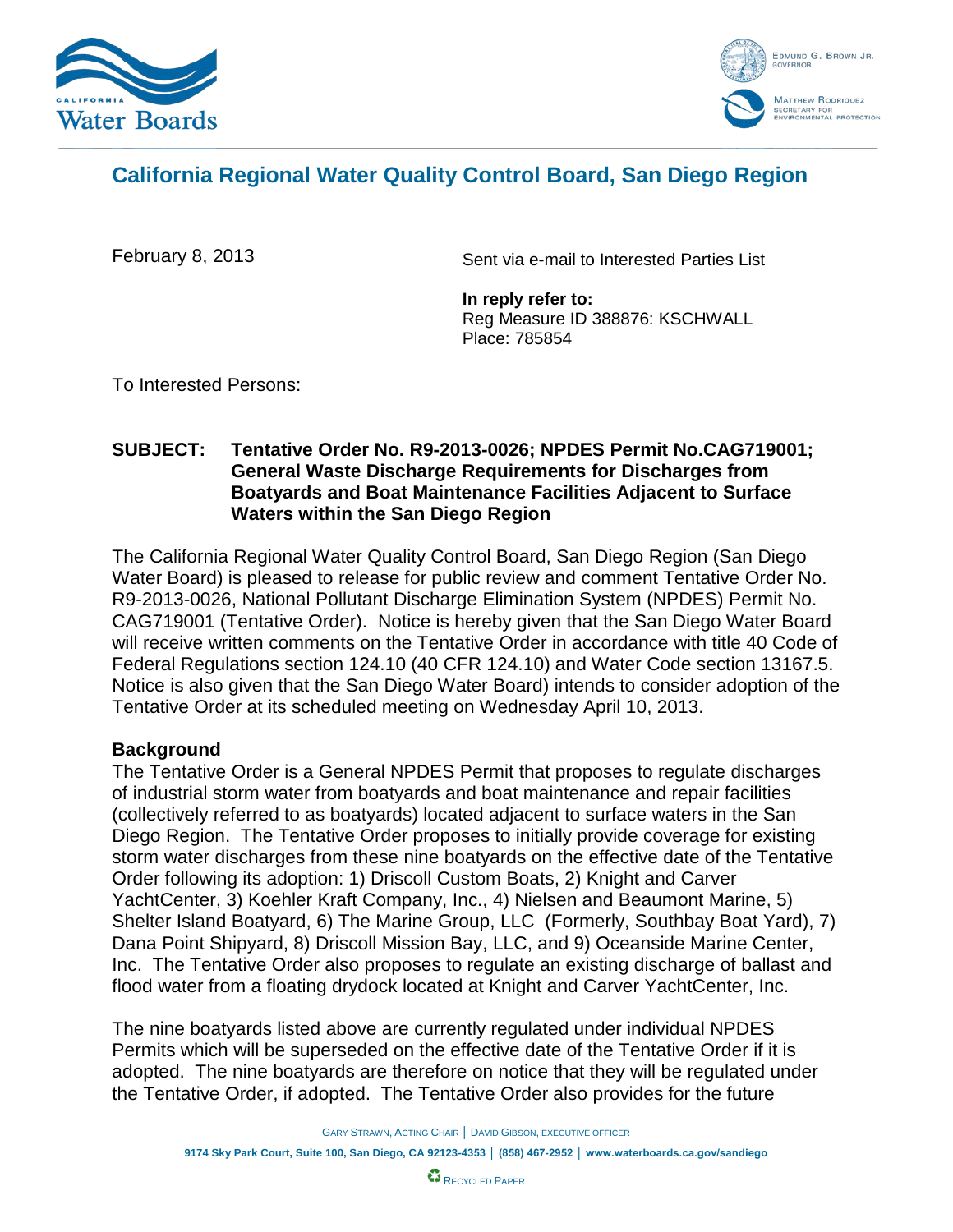enrollment and coverage of other new or as yet unregulated boatyards that will be effective when the San Diego Water Board issues a Notice of Enrollment (NOE) which may include additional or increased monitoring or other facility-specific requirements due to site specific circumstances of the discharge or facility.

The Tentative Order includes a Fact Sheet in Attachment F pursuant to 40 CFR 124.8 (a) that sets forth the principal background information and facts, regulatory and legal citations, references and additional explanatory information and data in support of the requirements of the Tentative Order.

## **Document Availability**

The Tentative Order and attachments are available on the San Diego Water Board website at:

[http://www.waterboards.ca.gov/sandiego/water\\_issues/programs/npdes/boatyards/boatyards.sh](http://www.waterboards.ca.gov/sandiego/water_issues/programs/npdes/boatyards/boatyards.shtml) [tml](http://www.waterboards.ca.gov/sandiego/water_issues/programs/npdes/boatyards/boatyards.shtml)

You may also receive a copy of the Tentative Order by contacting Kristin Schwall at (858) 467-2345, e-mail kschwall@waterboards.ca.gov or Michelle Mata at (858) 467- 2981, e-mail mmata@waterbaords.ca.gov or by visiting the San Diego Water Board's office at 9174 Sky Park Court, Suite 100, San Diego, California 92123-4340, weekdays between 8:00 a.m. and 5:00 p.m., telephone 858-467-2952.

# **Submission of Written Comments**

Interested persons wishing to submit comments, including testimony, technical documentation and factual information, on the Tentative Order must submit them so that they are received no later than **5:00 p.m. on Monday, March 11, 2013.** Written comments should be submitted to:

> Krisitin Schwall, P.E. California Regional Water Quality Control Board, San Diego Region 9174 Sky Park Court, Suite 100 San Diego California 92123-4340

The early submission of written comments on the Tentative Order is encouraged. Timely submitted electronic written comments are acceptable and should be submitted via e-mail to the attention of Kristin Schwall at kschwall@waterboards.ca.gov.

The submission of written comments is the opportunity for interested persons to raise and comment on issues pertaining to the terms and conditions of the Tentative Order. All written comments including testimony, technical documentation, and factual information pertaining to the terms and conditions of the Tentative Order to be considered by the San Diego Water Board at the April 10, 2013 public hearing must be received by 5:00 pm on March 11, 2013.

GARY STRAWN, ACTING CHAIR │ DAVID GIBSON, EXECUTIVE OFFICER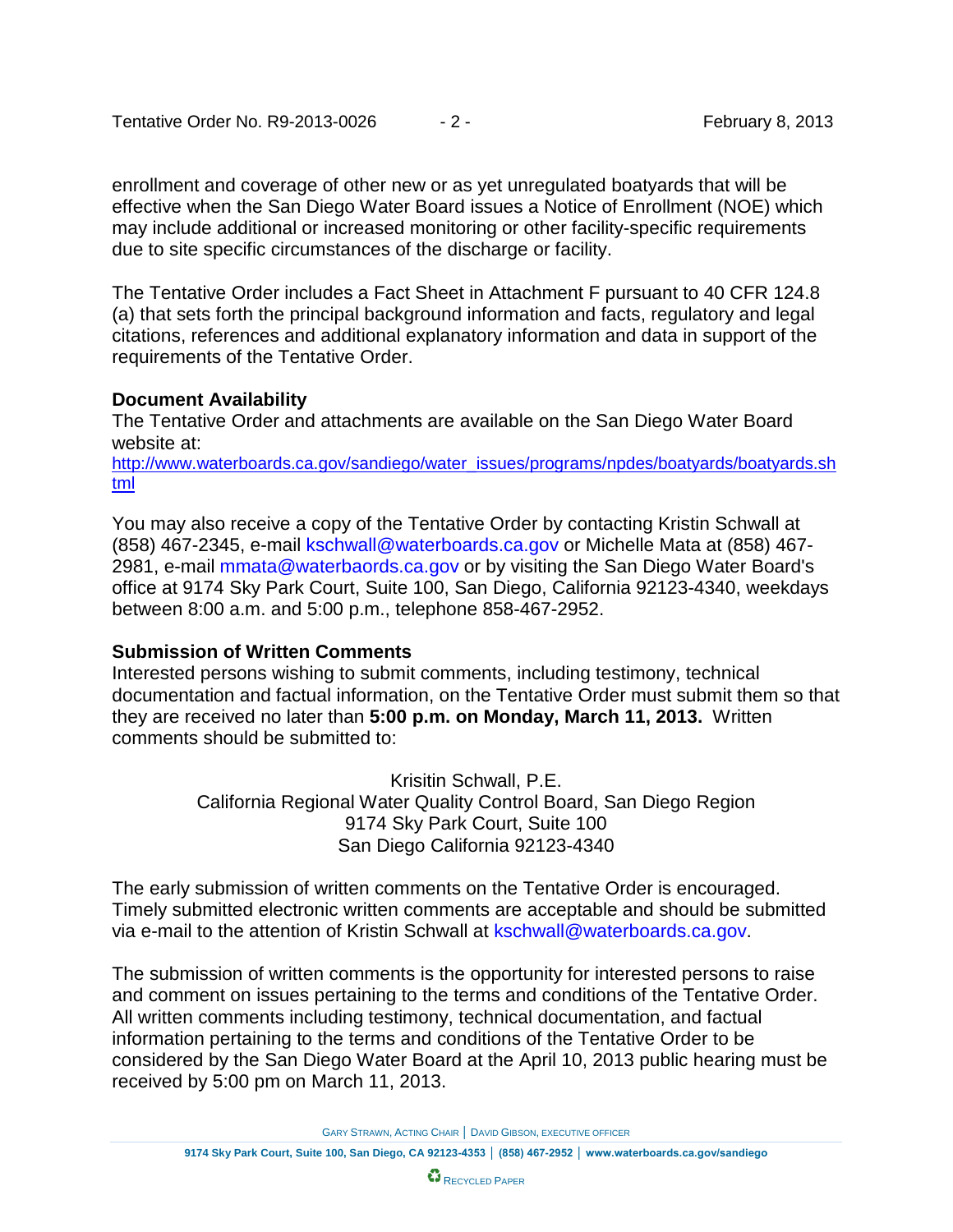Please indicate in the subject line of all written comments "Comment - Tentative Order No. R9-2013-0026, Place ID: 785854. If the submitted written comments exceed five pages in length or contain foldouts, color graphics, or maps, 15 hard copies must be submitted for distribution to the San Diego Water Board members and staff.

Consistent with State Water Board regulations that apply to this proceeding, written comments received after the close of the comment period will not be accepted and will not be incorporated into the administrative record if doing so would prejudice any party. Written comments received by the close of the comment period will be provided to the San Diego Water Board members for their review in advance of a public hearing to consider adoption of the Tentative Order. All timely written comments will also be posted as they are received on the San Diego Water Board website at [http://www.waterboards.ca.gov/sandiego/water\\_issues/programs/npdes/boatyards/boatyards.sh](http://www.waterboards.ca.gov/sandiego/water_issues/programs/npdes/boatyards/boatyards.shtml) [tml](http://www.waterboards.ca.gov/sandiego/water_issues/programs/npdes/boatyards/boatyards.shtml)

# **Public Hearing for Consideration of Tentative Order Adoption**

The San Diego Water Board will convene a public hearing on April 10, 2013 to hear testimony and policy statements from interested persons summarizing their written comments and to consider adoption of the Tentative Order. The April 10, 2013 San Diego Water Board meeting will begin promptly at 9:00 a.m. and will be held at the following location:

> Board Room California Regional Water Quality Control Board, San Diego Region 9174 Sky Park Court, Suite 100 San Diego, CA 92123

The scope of oral testimony at the public hearing will be strictly limited to summarizing the previously submitted written comments and making policy statements. No new issues may be raised at the hearing. Participants will have an opportunity to address the San Diego Water Board members, subject to reasonable limitations, prior to the Board taking action on the Tentative Order. Written material will likely not be accepted by the San Diego Water Board on the day of the hearing.

Please bring the Tentative Order to the attention of any person known to you who would be interested in this matter.

### **Ex Parte Communications**

Ex parte communications with San Diego Water Board members are allowed in this matter subject to the disclosure requirements of Water Code section 13287. A notice of ex parte communication shall be filed with the San Diego Water Board within seven working days of the communication. **Ex parte communications are prohibited for a period beginning 14 days before the board meeting at which the proposed order is scheduled for board action.** For communications concerning any issue in this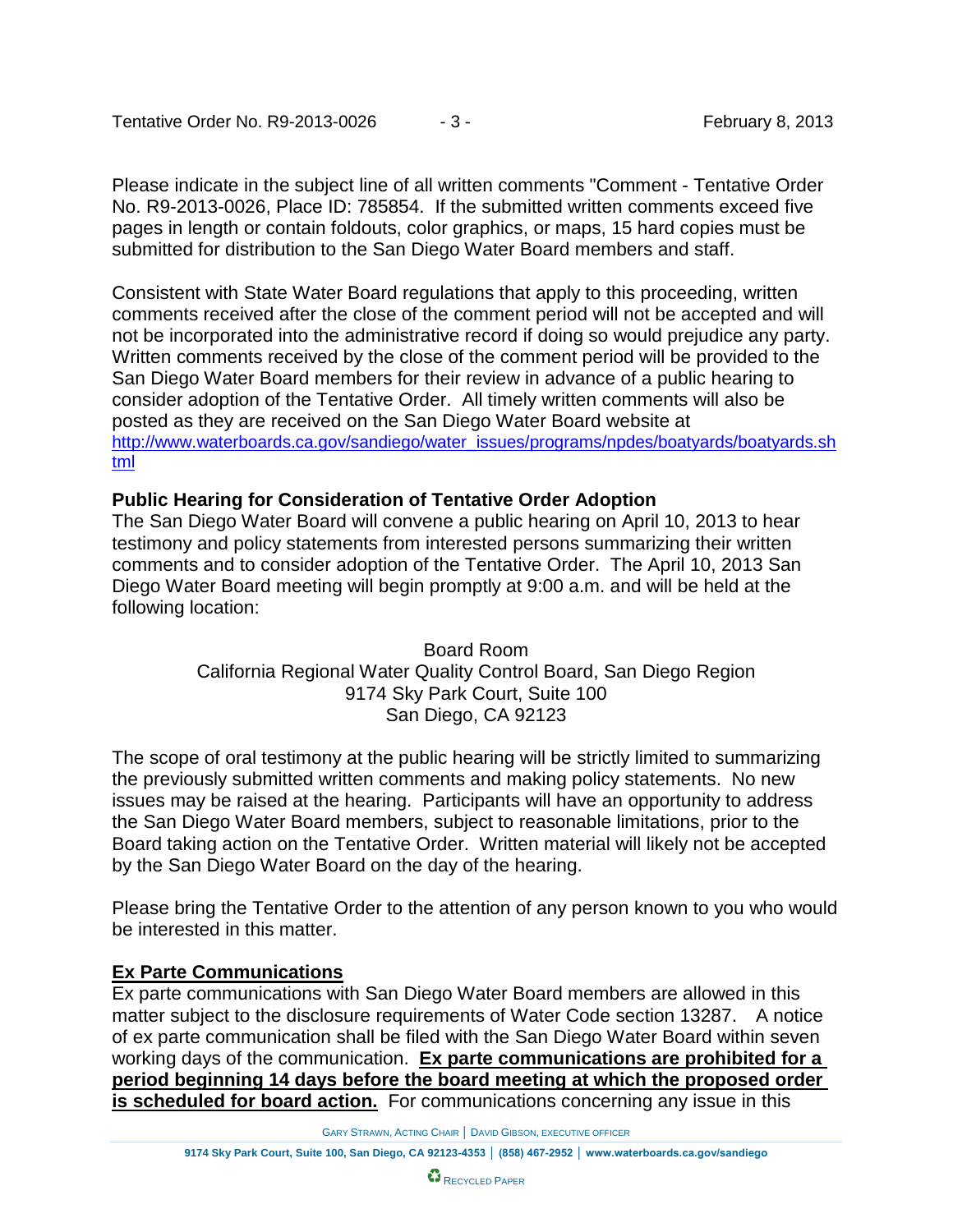Tentative Order No. R9-2013-0026 - 4 - Tentative Order No. 2013

proceeding, ex parte communications are prohibited starting on March 27, 2013. If the San Diego Water Board does not take action on April 10, 2013, the ex parte prohibition will remain in place until the Board, the Chair or the Executive Officer directs otherwise. Once lifted, the prohibition on ex parte communications may be reinstated for 14 days before the date of the board meeting to which the decision is continued. The San Diego Water Board will provide notice via the Lyris email list for this item if the prohibition is lifted and/or reinstated. An ex parte disclosure form for pending General Orders and related additional information can be accessed at:

http://www.waterboards.ca.gov/rwqcb9/publications forms/forms/docs/SanDiego disclo sure 1-18-13.pdf

#### Contact for Further Information

In the subject line of any response, please include the requested "In reply refer to:" information located in the header of this letter. If you have any questions or comments, please contact Kristin Schwall at (858) 467-2345 or via email at kschwall@waterboards.ca.gov.

Respectfully,

David J. Barker

David T. Barker Supervising Engineer

DTB:bin:ks

Enclosure: Tentative Order No. R9-2013-0026, NPDES Permit No. CAG719001

Distribution via email:

| <b>Boatyard Name</b>                | <b>Contact Name</b>  | <b>Street Address</b>                            | <b>E-mail Address</b>           |
|-------------------------------------|----------------------|--------------------------------------------------|---------------------------------|
| Driscoll Inc.                       | <b>Tom Driscoll</b>  | 2500 Shelter Island<br>San Diego, CA 92106       | tom@driscollinc.com             |
| Driscoll Inc.                       | <b>Mike Benedict</b> | 2500 Shelter Island<br>San Diego, CA 92106       | Mike@driscollinc.com            |
| Knight & Carver<br>YachtCenter Inc. | Giovanni LoCoco      | 1313 Bay Marina Drive<br>National City, CA 91950 | glococo@knightandcarver.<br>com |
| Koehler Kraft Company,<br>llnc.     | Kelly Korkko         | 2302 Shelter Island Drive<br>San Diego, CA 92106 | Info@koehlerkraft.com           |
| Nielsen Beaumont Marine             | <b>Tom Nielsen</b>   | 2420 Shelter Island Drive<br>San Diego, CA 92106 | Tom@nielsenbeaumont.c<br>om     |
| Shelter Island Boatyard             | <b>Roy Hobbs</b>     | 2330 and 2390 Shelter<br><b>Island Drive</b>     | siboatyard@spamcop.net          |

GARY STRAWN, ACTING CHAIR | DAVID GIBSON, EXECUTIVE OFFICER

9174 Sky Park Court, Suite 100, San Diego, CA 92123-4353 | (858) 467-2952 | www.waterboards.ca.gov/sandiego